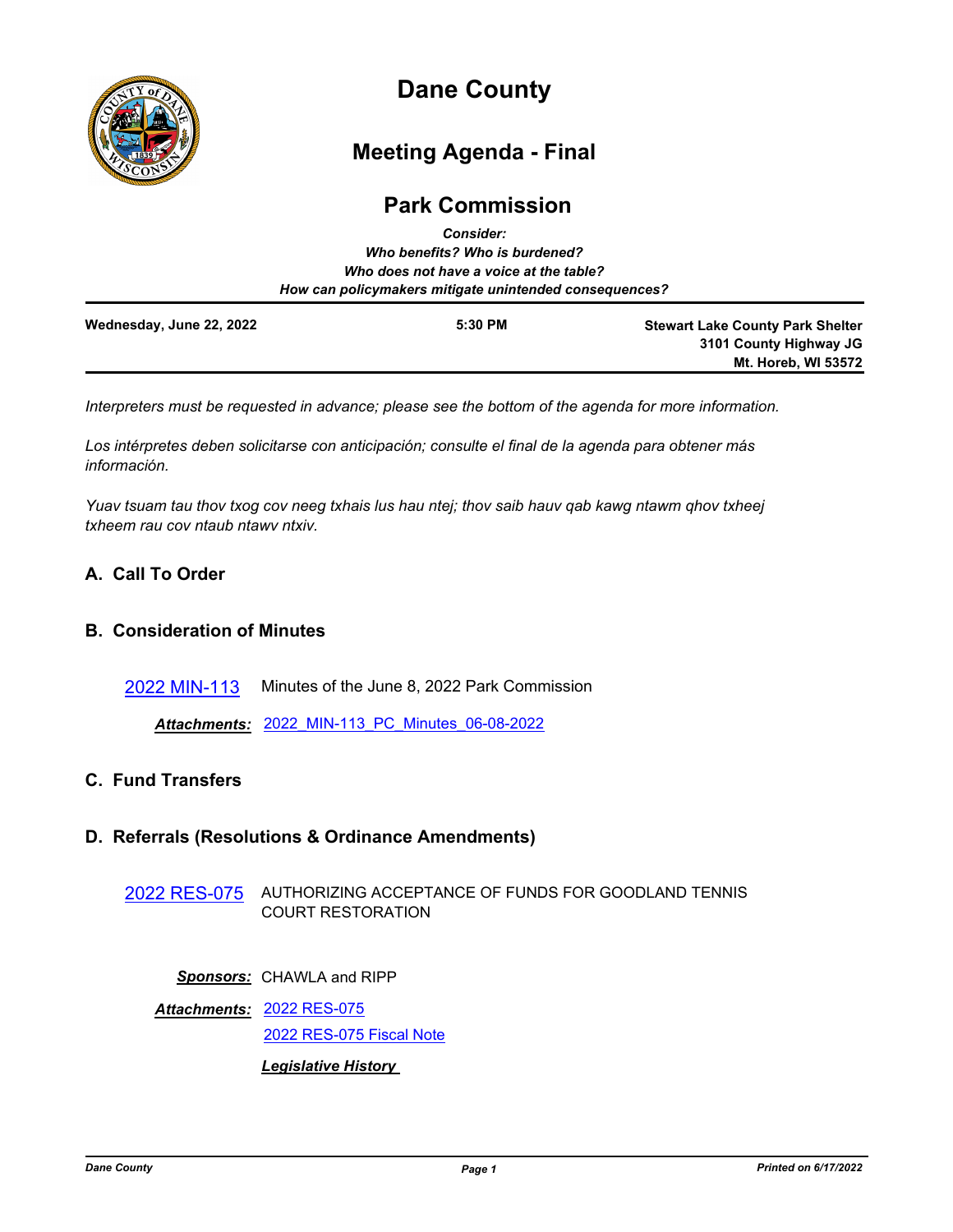|              | 6/17/22                                                                                              | <b>County Board</b>                                               | referred to the Park Commission                                              |  |  |
|--------------|------------------------------------------------------------------------------------------------------|-------------------------------------------------------------------|------------------------------------------------------------------------------|--|--|
|              | This resolution was referred to the Park Commission                                                  |                                                                   |                                                                              |  |  |
|              | 6/17/22                                                                                              | <b>County Board</b>                                               | referred to the Environment,<br>Agriculture & Natural Resources<br>Committee |  |  |
|              | This resolution was referred to the Environment, Agriculture & Natural<br><b>Resources Committee</b> |                                                                   |                                                                              |  |  |
|              | 6/17/22                                                                                              | <b>County Board</b>                                               | referred to the Personnel &<br><b>Finance Committee</b>                      |  |  |
|              |                                                                                                      | This resolution was referred to the Personnel & Finance Committee |                                                                              |  |  |
| 2022 RES-080 | AUTHORIZING SALE OF LANDS ALONG STATE HIGHWAY 19 TO<br>WISCONSIN DEPARTMENT OF TRANSPORTATION        |                                                                   |                                                                              |  |  |
|              | <b>Sponsors: CHAWLA and RIPP</b>                                                                     |                                                                   |                                                                              |  |  |
|              | Attachments: 2022 RES-080                                                                            |                                                                   |                                                                              |  |  |
|              | 2022 RES-080 Fiscal Note                                                                             |                                                                   |                                                                              |  |  |
|              | 2022 RES-080 MAP Berry                                                                               |                                                                   |                                                                              |  |  |
|              | 2022 RES-080 MAP Mazomanie                                                                           |                                                                   |                                                                              |  |  |
|              | <b>Legislative History</b>                                                                           |                                                                   |                                                                              |  |  |
|              | 6/17/22                                                                                              | <b>County Board</b>                                               | referred to the Environment,<br>Agriculture & Natural Resources<br>Committee |  |  |
|              | This resolution was referred to the Environment, Agriculture & Natural<br><b>Resources Committee</b> |                                                                   |                                                                              |  |  |
|              | 6/17/22                                                                                              | <b>County Board</b>                                               | referred to the Public Works &<br><b>Transportation Committee</b>            |  |  |
|              | This resolution was referred to the Public Works & Transportation Committee                          |                                                                   |                                                                              |  |  |
|              | 6/17/22                                                                                              | <b>County Board</b>                                               | referred to the Personnel &<br><b>Finance Committee</b>                      |  |  |
|              |                                                                                                      | This resolution was referred to the Personnel & Finance Committee |                                                                              |  |  |

### **E. Items Requiring Committee Action**

1. WIS-19 Proposed Indian Lake County Park Pedestrian Underpass

### **F. Presentations**